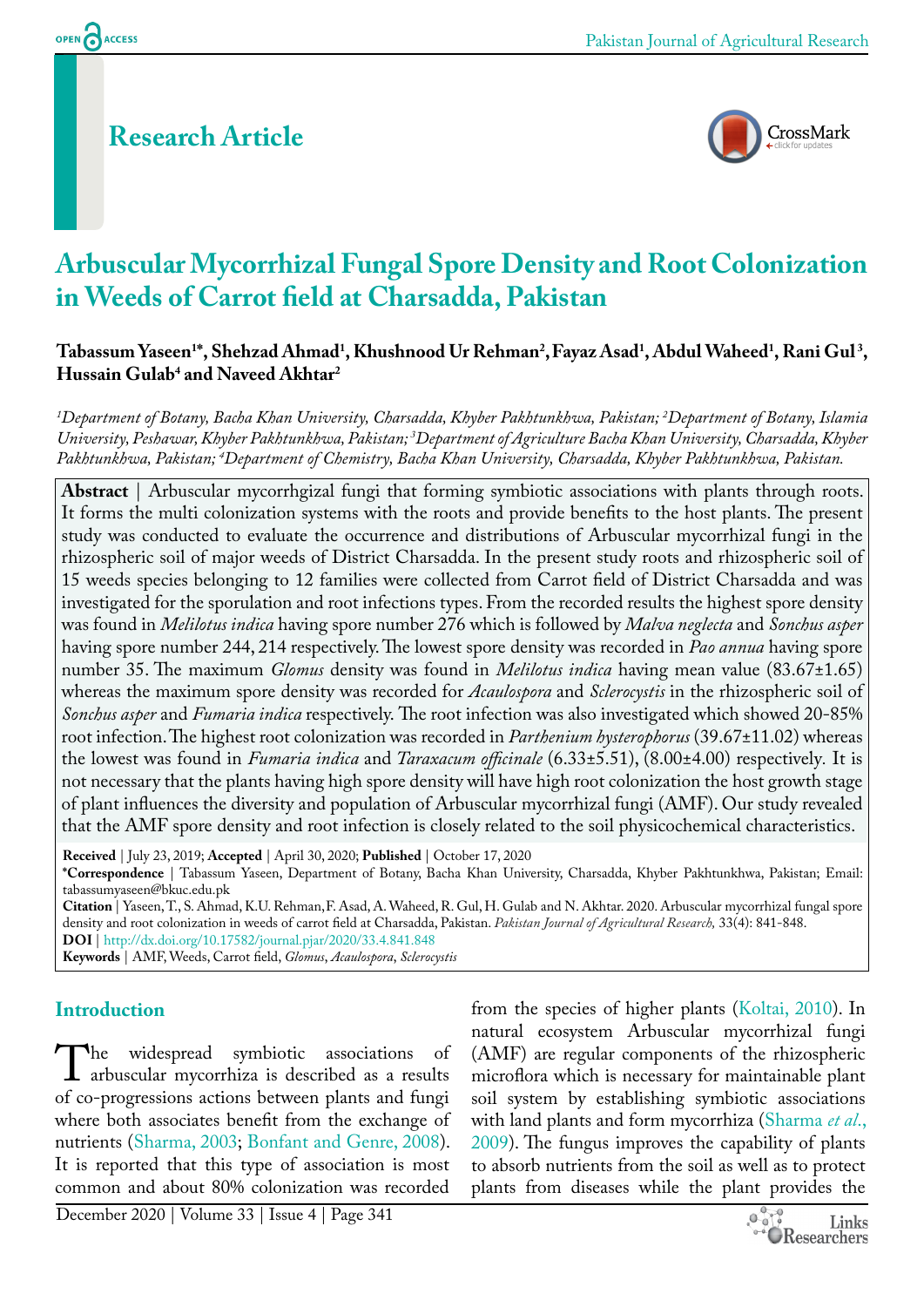carbon source to the fungus in soluble form [\(Auge,](#page-4-1)  [2001](#page-4-1); Entry *et al*[., 2002;](#page-5-1) [Wardle and Van der Putten,](#page-7-0)  [2002](#page-7-0); [Gosling](#page-5-2) *et al*., 2006; [Smith and Read, 2008](#page-6-2); Sikes *et al*[., 2009\)](#page-6-3). The new secondary metabolites may also produce due the mycorrhizal associations of fungi with the plants ([Venkateswarlu](#page-7-1) *et al*., 2008). It may also play a key role in vegetation restoration because of symbiosis with roots of plants; they can improve and stabilize structure of soil which can facilitate mineral absorption by the host plants and affect the structure of population and preserve the diversity of species (Bothe *et al*[., 2010](#page-5-3)). AMF also recognized to benefit the plants to tolerate heavy metals present in the rhizospheric soil of the plants (Jamal *et al*[., 2002;](#page-5-4) [Turnau](#page-6-4) *et al*., 2005). It was reported that the root to shoot transport via phyto extractions and uptake of heavy metals were better in the mycorhizal colonized plants [\(Dodd, 2000](#page-5-5)). In addition, the AMF also reduce the heavy metals in the soil through phyto stabilizations [\(Khan, 2005](#page-5-6)). It may also provide other benefits to the host plants i.e. improve salinity and drought tolerance and disease resistance ([Auge, 2001](#page-4-1), [2004;](#page-4-2) [Ruiz-Lozano, 2003\)](#page-6-5). It is believed that AMF are ecologically important to numerous vascular plants and have the potential to alter the weed species ecology and can affect their growth without disturbing the growth of another major crop ([Jordan](#page-5-7) *et al*., 2000). Whereas the AMF are not only beneficial but it may also cause negative effects on the growth of the host plants ([Van der](#page-6-6)  [Heijden, 2002;](#page-6-6) [Klironomos, 2003\)](#page-5-8).

The phylum Glomeromycota of AM fungi are characterized by the production of intracellular absorptive structures Arbuscules and Vesicles are the utmost extensive of soil fungi tracked by ectomycorrhizal fungi ([Koide and Mosse, 2004\)](#page-5-9). In the natural ecosystem these are the regular components of rhizospheric microflora which form associations with plants and necessary for sustainable plant soil system. in the multispecies communities and natural plant populations the role of mycorrhiza is poorly understood ([Sharma](#page-6-1) *et al*., 2009). Several work has been carried out in KP which include the work of [Burni and Ilahi \(2004\)](#page-5-10), [Zainab and Burni](#page-7-2)  [\(2005\)](#page-7-2), [Sharief](#page-6-7) *et al*. (2005) and [Nasrullah](#page-6-8) *et al*. (2010) about the distribution and occurrence of arbuscular mycorrhizal fungi but there is less information available therefore the present study was conducted to evaluate the occurrence and distributions of AMF in the rhizospheric soil of major weeds of District Charsadda.

## **Materials and Methods**

Roots of fifteen weeds plants and their respective soil samples were collected from four different areas of Tehsil Charsadda during the session 2017- 2018. Plant samples belong to different families, in which *Asteraceae, Brassicaceae, Cannabaceae, Convolvulacea, Euphorbiaceae. Fabaceae, Fumariaceae, Malvaceae, Plantaginaceae, Poaceae, Ranunculaceae, and Zygophyllaceae* species. The plants were carefully dug up along with there rhizospheric soil in triplicate and transported to laboratory in polythene bags. The plants roots were gentaly washed under tap water to remove soil particles, and the rhizosperic soil were shad dried. The roots were fixed in formaline acetic acid.

#### *Extraction of spores*

Rhizosheric soil samples of maize crop roots was collected at different stages. 100 gm of the fine soil was taken and remove the debris and other larger particles and dissolved in the water and kept for about 24 hours' duration when the soil was completely settled down in the bottom of the beaker the water was passed through 2mm sieve to remove the remaining residues. The cleaned water then passed from the three different sizes of sieves i.e. 140, 170 and 400 µm one by one. The remaining residues above the sieves were collected by rubbing the filter paper on the sieves and studied under the compound microscope for the fungal species diversity and density. The spores were collected through needle and kept on the drop of canda balsam and the slides were made then the picture was capture for identification. For the identifications the manual of [Hall and Fish \(1979\),](#page-5-11) [Trappe \(1982\)](#page-6-9) were and density of spores were calculated.

#### *Roots infection observations*

For the root infection observations, the standard protocol of [Giovannetti and Mosse \(1980\)](#page-5-12) and [Kormanik \(1982\)](#page-5-13) was followed. The roots of the plants were washed with tap water to remove the formaline acetic acid molecules and then cut into pragments and heated for 10-15 minutes in 10% KOH solution. For the bleaching of the pigmented portions of the roots were then kept in alkaline  $H_2O_2$  for about 10-15 minutes. The bleached roots segments were then washed with tape water to remove the  $H_2O_2$ . After that the segments were treated with 1% HCL for about 1-2 minutes to keep the acidic effect for proper staining. In 0.025% acidic fuchsine the roots segments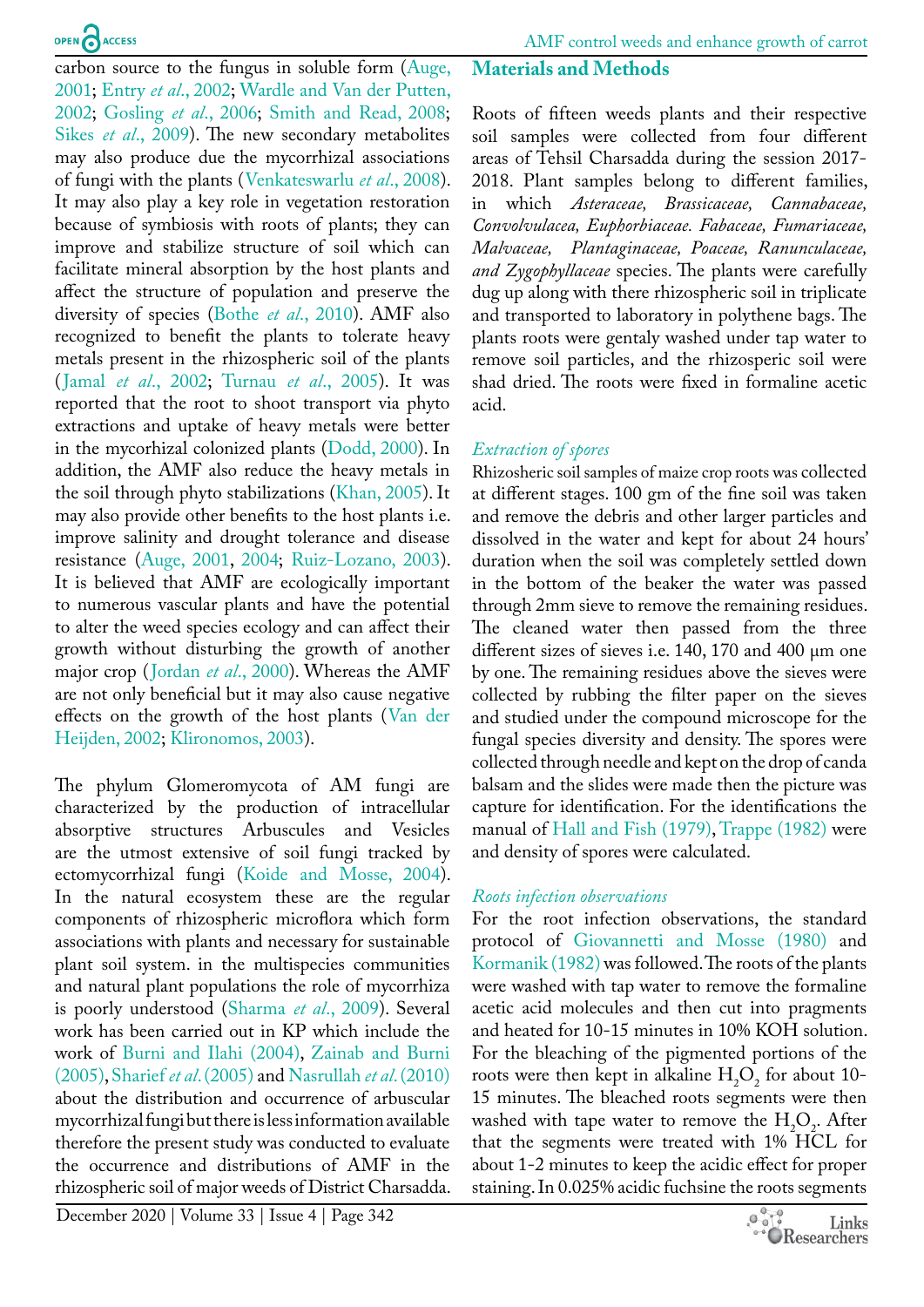were kept and heated for 2-3 minutes. Ten segments of about 1cm length were randomly collected and kept under microscope for the morphological studies of amfa entophyte and microphotographs were taken. The percentage of infections was culculated by means of the mentioned formula.

% age mycorrhizal infection  $=$   $\frac{No{.}of\text{ infected segments}}{Total\text{ No of segments}} \times 100$ **Total No.of segments** 

#### *Physiochemical analysis of soil*

The physicochemical parameters include the pH, electric conductivity, soil texture, organic matter i.e. phosphorous, and potassium and nitrogen investigations. The pH and electric conductivity of the soil samples was recorded by the pH meter and EC bridge following the standard protocol of ([Jackson, 1967;](#page-5-14) [Black, 1965](#page-4-3)) respectively. The organic matter was determined by following the procedure of [Neloson and Sommer \(1982\)](#page-6-10) through below mentioned formula

$$
\%~0.~M~= \frac{(meq.~of~K2~Cr2~02~meq~of~FeSO4)~\times~0.05~\times100}{Weight~of~soil}
$$

#### **Results and Discussion**

#### *AMF spore density*

Roots along with rhizospheric soil of fifteen weed species collected from Carrot field of District Charsadda. The soil was investigated for the occurrence and distribution of mycorrhizal sporulation. Three Genus of spores have been isolated i.e. *Glomus, Acaulospora and Sclerocystis*. The highest spore density was found in the rhizospheric soil of the species of family Fabaceae with spore number 276, among all the other families. However, the lowest spore density was found for family Poaceae with spore number 35 [\(Figure 1](#page-2-0) and [Table 1](#page-3-0)). The statements were supported by [Khakpour and Khara \(2012\)](#page-5-15) and ([Surtiningsih](#page-6-11) *et al*., 2017) in this aspects that who also reported same results of sporulation from both the families respectively. Among all the spore types the *Glomus* genus was found to be dominant followed by *Acaulospora* and *Sclerocystis* [\(Figure 2\)](#page-2-1). These findings are in agreement with those of (Chen *et al*[., 2001](#page-5-16); [Pande and Tarafdar, 2004](#page-6-12)). The genus *Glomus* is predominantly distributed in the soil all over the world, the statement supported by [\(Minal](#page-6-13)  [and Anil, 2012](#page-6-13)). The genus *Glomus* and *Acaulospora* take short period of time for the production of small spores as compared to other genera which produce

large spores. e.g. *Gigaspora* and *Scutellospora* ([Sarkar](#page-6-14)  *et al*[., 2014\)](#page-6-14). The widespread occurrence of *Glomus*  may be attributed to their reproduction (Sporocarp formation), lower host preference and wide range of pH tolerance. It is known that soil factors such as pH restrict the distribution of some taxa ([Abbott and](#page-4-4)  [Robson, 1991\)](#page-4-4). In our study the soil pH is  $6.1$  (Figure [2](#page-2-1)) which is favourable for the growth of *Glomus* the statement is supported by Costa *et al.* (2013) who's reported the highest spore number of *Glomus decipiens* at pH 06.50.



<span id="page-2-0"></span>**Figure 1:** *Total AMF spore density in selected weeds of carrot field.*



<span id="page-2-1"></span>**Figure 2:** *Different types of spores isolated from weeds of carrot field.*

The maximum *Glomus* density was recorded in *M. indica* (Fabaceae) with an average spore number of (83.67±1.65), followed by *M. neglecta* and *S. asper*  (Malvaceae and Asteraceae) with spore numbers (59.33±1.62) and (53.33±1.50) respectively. Our result agrees with the findings of (Dobo *et al*[., 2016](#page-5-17); [Mergulhao](#page-6-15) *et al*., 2010) who's also studied genus *Glomus* in the above stated families. The minimum *Glomus* density was recorded in *P. annua* (Poaceae) with an average spore number of (9.0±6.00), followed by *T. officinale* and *B. campestris* (Asteraceae) had spore number  $(15.0 \pm 5.00)$  and  $(18.33 \pm 2.18)$  respectively. The statement was in agreement to those of [Hemavani](#page-5-18) [and Thippeswamy, 2013](#page-5-18) and [Harikumar](#page-5-19) *et al*., 2014. In case of *Acaulospora* the maximum number of spores was recorded in *M. neglecta* and *S. asper* with average spore number (21.67±1.66), and (17.67±1.86). Our results agree with finding of (Bhale *et al*[., 2011\)](#page-4-5) who also reported same results of *Acaulospora* from the species of family Malvaceae and Asteraceae. The minimum number of *Acaulospora* was recorded in *C. sativa* and *F. indica* (Cannabaceae and Fumariaceae)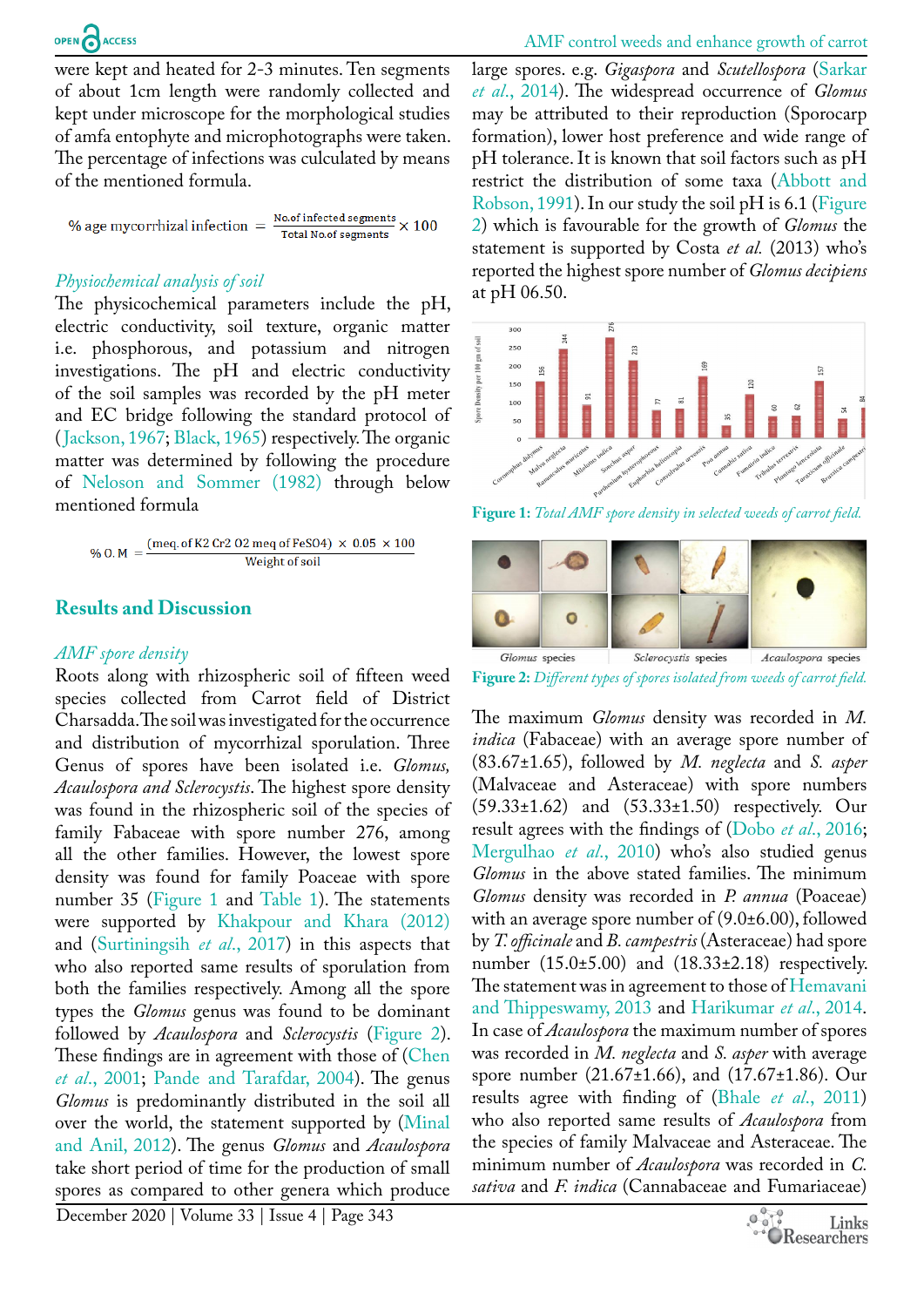<span id="page-3-0"></span>**Table 1:** *AMF spore density in selected weeds of carrot field of Tehsil Charsadda.*

| <b>Plant Name</b>           | Family         | <b>AMF</b> Spore Density               |                                             |                                              |
|-----------------------------|----------------|----------------------------------------|---------------------------------------------|----------------------------------------------|
|                             |                | Mean value of spores<br>of Glomus spp. | Mean value of spores<br>of Acaulospora spp. | Mean value of spores<br>of Sclerocystis spp. |
| Malva neglecta Wallr.       | Malvaceae      | $59.33 \pm 1.62$                       | $21.67 \pm 1.66$                            | $0.33 \pm 0.58$                              |
| Ranunculus muricatus L.     | Ranunculaceae  | $21.33 \pm 1.50$                       | $09.00 \pm 3.00$                            | $00.00 \pm 0.00$                             |
| Melilotus indica L.         | Fabaceae       | $83.67 \pm 1.65$                       | $07.00 \pm 1.36$                            | $01.33 \pm 0.58$                             |
| Sonchus asper L.            | Asteraceae     | $53.33 \pm 1.50$                       | $17.67 \pm 1.86$                            | $00.00 \pm 0.00$                             |
| Parthenium hysterophorus L. | Asteraceae     | $22.67 \pm 2.37$                       | $02.67 \pm 2.08$                            | $00.33 \pm 0.58$                             |
| Euphorbia helioscopia L.    | Euphorbiaceae  | $23.00 \pm 2.14$                       | $03.33 \pm 3.21$                            | $00.67 \pm 0.58$                             |
| Convolvulus arvensis L.     | Convolvulaceae | $49.67 \pm 3.84$                       | $04.67 \pm 2.08$                            | $02.00 \pm 2.65$                             |
| Poa annua L.                | Poaceae        | $09.00 \pm 1.00$                       | $02.33 \pm 2.08$                            | $00.33 \pm 0.58$                             |
| Cannabis sativa L.          | Cannabaceae    | $35.67 \pm 2.29$                       | $01.67 \pm 1.53$                            | $02.67 \pm 4.62$                             |
| Fumaria indica L.           | Fumariaceae    | $15.00 \pm 1.11$                       | $01.67 \pm 1.53$                            | $03.33 \pm 4.16$                             |
| Tribulus terrestris L.      | Zygophyllaceae | $17.67 \pm 7.51$                       | $02.00 \pm 1.00$                            | $01.00 \pm 1.00$                             |
| Plantago lenceolata L.      | Plantaginaceae | $45.67 \pm 4.61$                       | $03.67 \pm 4.73$                            | $03.00 \pm 3.61$                             |
| Taraxacum officinale Wigg.  | Asteraceae     | $15.00 \pm 5.00$                       | $02.00 \pm 1.73$                            | $01.00 \pm 1.00$                             |

*Each value is the grand mean ± Standard deviation of five replicates.*

with average spore number of  $1.67 \pm 1.53$  respectively. The statement was supported by [Agwa and Al-](#page-4-6)[Sodany, 2003](#page-4-6) and [Birhane](#page-4-7) *et al*., 2017. Among all the spores the *Sclerocystis* was found to be formed small community, the highest number of *Sclerocystis* was recorded in *F. indica, P. lanceolata* and *C. sativa* with average spore number of 3.33±4.16, 3.00±3.61 and 2.67±4.62 respectively, whereas in the rhizosperic soil of *R. muricatus* and *S. asper* no *Sclerocystis* was found ([Datta and Kulkarni, 2012](#page-5-20)).

#### *Root colonization*

All the weed species were also investigated for the root infection ([Figure 4\)](#page-3-1). All the species showed Mycorrhizal infection in their roots except (*Brassicaceae*) but the degree of colonization varied among plant species. Typical fungal structures were found, i.e. Arbuscules, Vesicles, External Hyphae and Internal Hyphae. The root infection was recorded from the minimum 20% to the maximum 85%. The highest root colonization was recorded in *P. hysterophorus* with mean percentage 39.67±11.02 which is followed by *R. muricatus* 34.00±15.39. Our result agrees with that of [Hemavani and Thippeswamy,](#page-5-18)  [2013;](#page-5-18) [Rodriguez-Rodriguez](#page-6-16) *et al*., 2013; [Wang and](#page-7-3)  [Jiang, 2015](#page-7-3) who also reported root infection from same families. The moderate colonization was found in *S. asper* (23.67±10.60) and *P. annua* (20.00±16.37) ([Figure 3](#page-3-2)). The statement supported by [Khakpour](#page-5-15)  [and Khara, 2012](#page-5-15) in this aspects that who's recorded 62.7% colonization in Poaceae. The lowest percentage of colonization was recorded in *F. indica* (6.33±5.51) followed by *T. officinale* (8.00±4.00). Our results agree with the findings of Shi *et al*[., 2006](#page-6-17) who recorded 17% colonization in Asteraceae. The highest vesicular infection was recorded in *P. hysterophorus* whereas the highest arbuscular infection was recorded in *R. muricatus* and *S. asper* the present findings was supported by the results of [Birhane](#page-4-7) *et al*., 2017 who's reported highest vesicular infection in family Rosaceae and Milaceae and highest arbuscular infection in Boraginaceae ([Figures 3](#page-3-2) and [4](#page-3-1)). In the present study the two species *C. didymus* and *B. campestris* of family Brassicaceae showed no AMF colonization, the statement is supported by [\(Harikumar](#page-5-19) *et al*., 2014).



<span id="page-3-2"></span>**Figure 3:** *Mean percentage of highest root colonization in selected weeds of carrot field. Ves (vesicles), Arb (arbuscules), EH (external hyphae), IH (internal hyphae).*

<span id="page-3-1"></span>

**Figure 4:** *Different types of mycorrhizal roots infection.*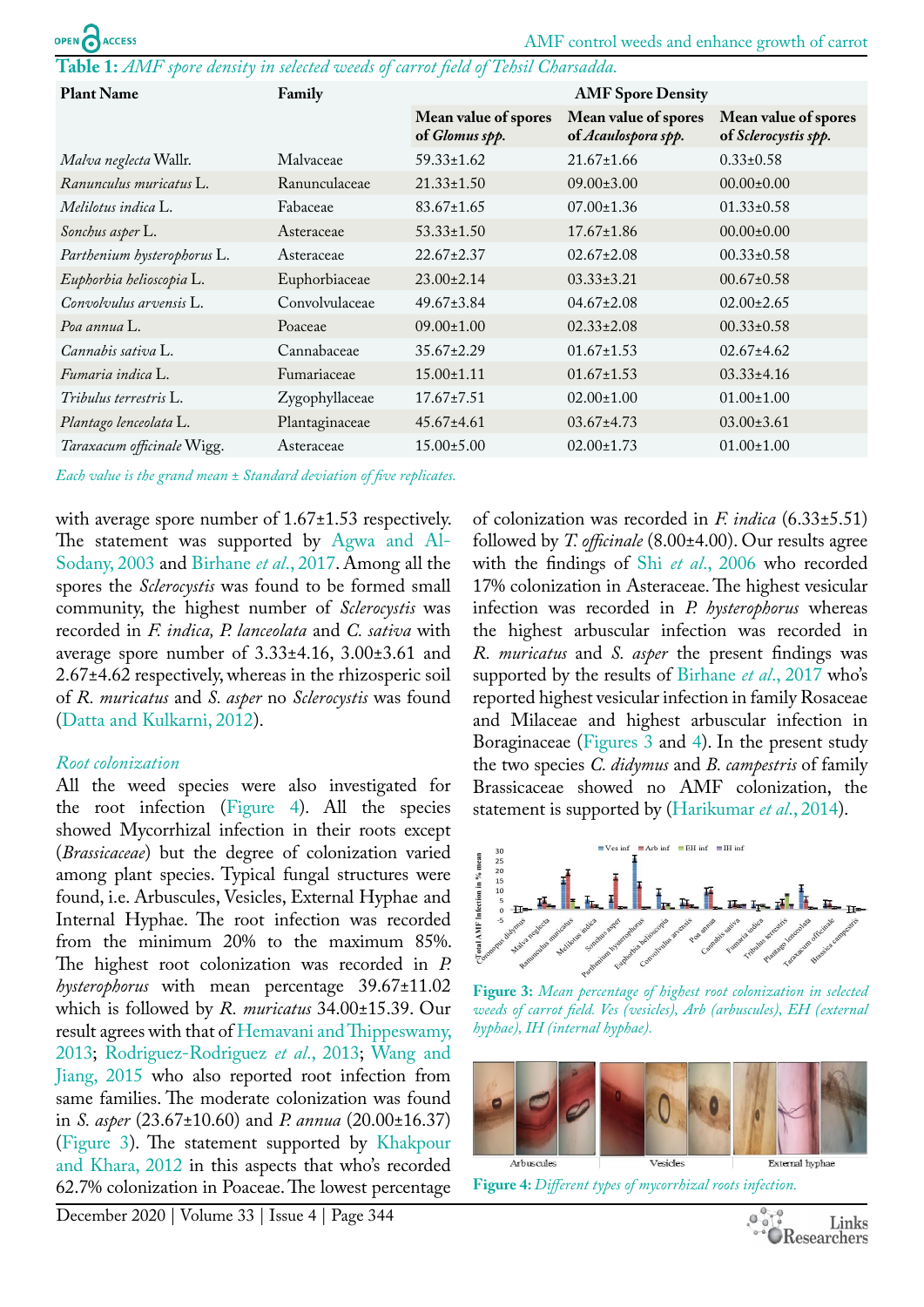The soil was also used to evaluate its physicochemical parameters including the pH, electric conductivity, soil texture, organic matter i.e. phosphorous, potassium and nitrogen investigations. The results of the physicochemical parameters revealed that the soil was loamy in nature. The pH and EC was recoded as 6.14±0.65 and 0.14±0.12. The organic matter for the soil was found to be 1.27±0.20. The study also reported that the soil contained mostly the element potassium which was 101.73±22.12 followed phosphorous (3.01±2.10) [\(Table 2](#page-4-8)). The edaphic characteristic were in agreement to those of [Lekberg](#page-6-18)  *et al*[. \(2007\)](#page-6-18) and Oehl *et al*[. \(2004\)](#page-6-19) in this aspects that who's also reported the type of soil, soil depth, soil pH and soil fertility.

#### <span id="page-4-8"></span>**Table 2:** *Shows mean values of different chemical constituents of soil.*

| <b>Parameters</b> | <b>Values</b>      |
|-------------------|--------------------|
| pH                | $06.14 \pm 0.65$   |
| $EC$ ds/m         | $00.14 \pm 0.12$   |
| $OM\%$            | $01.27 \pm 0.20$   |
| $N\%$             | $00.17 \pm 0.06$   |
| $P$ mg/kg         | $03.01 \pm 2.10$   |
| K mg/kg           | $101.73 \pm 22.12$ |
| Textural class    | Loamy              |

*P: available Phosphorous; K: available Potassium; N: available Nitrogen; OM: organic matter; EC: electrical conductivity; means of fifteen replicates ± standard deviation.*

### **Conclusions and Recommendations**

The results of the study concluded that there is a high incidence of AMF associations in the weed plants of studied area. All the weeds of selected locations were colonized except (Brassicaceae) by AMF. This study reports three genus of *Glomus*, *Sclerocystis*  and *Acaulospora* from the studied sites on the basis of spore's identification. The abundance of *Glomus* genus is due to *Phosphorous* (P) deficiency in the area, also the area has normal pH whereas the genus *Acaulospora* prefers to slightly acidic conditions. The vesicles, Arbuscules, External hyphae and Internal hyphae was also reported. All the findings provide the way to the agriculture sector that where is less microflora present their will be deficiency of some minerals as well as efficiency may also be produce due mycorrhizal associations. Whereas the effect on plant communities either in positive direction or it may be in negative.

#### **Novelty Statement**

The study is novel for carrot growers as it guides about weed control in carrot fields. The finding states that *Arbuscular mycorrhizal* fungi (AMF) controls weeds and enhances growth of carrot.

## **Author's Contribution**

Tabassum Yaseen and Shehzad Ahmad designed experiment, performed and wrote paper. Fayaz Asad paper revised. Khushnood ur Rahman, Abdul Waheed and Rani Gul in data analysis. Hussain Gulab and Naveed Akhtar technical guidance

## *Conflict of interest*

The authors have declared no conflict of interest.

## **References**

- <span id="page-4-4"></span>Abbott, L.K. and A.D. Robson. 1991. Factors influencing the occurrence of vesicular– arbuscular mycorrhizas. Agric. Ecosyst. Environ., 35: 121–150. [https://doi.org/10.1016/0167-](https://doi.org/10.1016/0167-8809(91)90048-3) [8809\(91\)90048-3](https://doi.org/10.1016/0167-8809(91)90048-3)
- <span id="page-4-6"></span>Agwa, H.E. and Y.M. Al-Sodany. 2003. Arbuscularmycorrhizal fungi (*Glomales*) in AMF in wheat and Maize crops of Malakand Division of North west Frontier Province. Pak. J. Bot., 42(2): 1301*-*1312*.*
- <span id="page-4-1"></span>Auge, R.M., 2001. Water relations, drought and vesicular-arbuscular mycorrhiza symbiosis. Mycorrhiza. 11: 3-42. [https://doi.org/10.1007/](https://doi.org/10.1007/s005720100097) [s005720100097](https://doi.org/10.1007/s005720100097)
- <span id="page-4-2"></span>Auge, R.M., 2004. Arbuscular mycorrhizae and soil / plant water relations. Can. J. Soil Sci., 84: 373–381.<https://doi.org/10.4141/S04-002>
- <span id="page-4-5"></span>Bhale, U.N., V.S. Sawant and P.P. Sarwade. 2011. Arbuscular Mycorrhizas of some plants growing in Marathwada Region of Maharashtra. Kavaka., 39: 33-36.
- <span id="page-4-7"></span>Birhane, E., K.M. Gebremedihin, T. Tadesse, M. Hailemariam and N. Solomon. 2017. Exclosures restored the density and root colonization of arbuscular mycorrhizal fungi in Tigray, Northern Ethiopia. Ecol. Proces., 6: 33. [https://](https://doi.org/10.1186/s13717-017-0101-9) [doi.org/10.1186/s13717-017-0101-9](https://doi.org/10.1186/s13717-017-0101-9)
- <span id="page-4-3"></span><span id="page-4-0"></span>Black, C.A., 1965. Methods of soil analysis. Part I, American Society of Agronomy. Madison, Wisconsin, USA. pp. 1572. [https://doi.](https://doi.org/10.2134/agronmonogr9.1 ) [org/10.2134/agronmonogr9.1](https://doi.org/10.2134/agronmonogr9.1 )

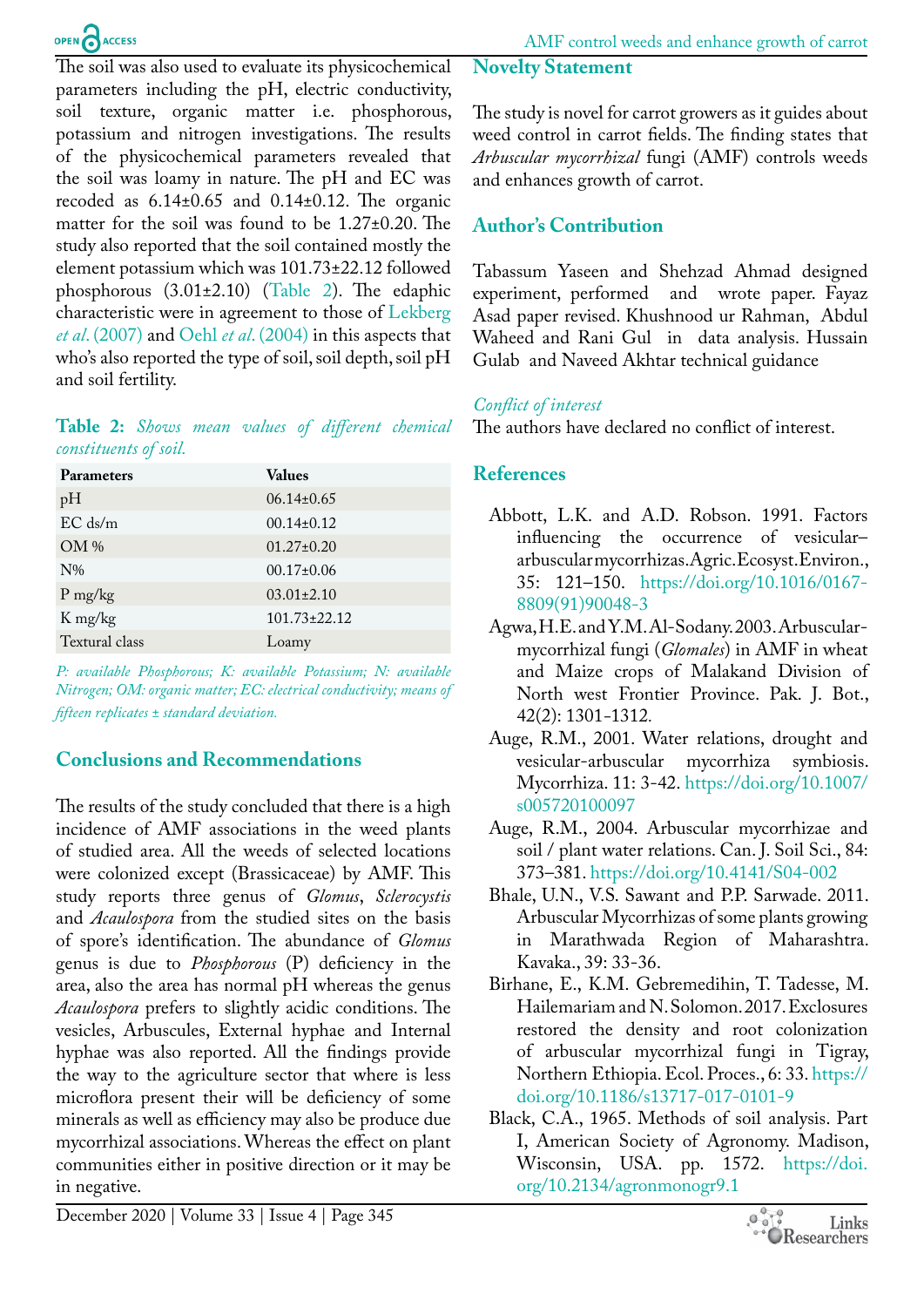AMF control weeds and enhance growth of carrot

Endogonaceae. Trans. Br. Mycol. Soc., pp.

## OPEN CACCESS

- Bonfante, P. and A. Genre. 2008. Plants and arbuscular mycorrhizal fungi: an evolutionarydevelopmental perspective. Trends Plant Sci., 13(9): 492-498. [https://doi.org/10.1016/j.](https://doi.org/10.1016/j.tplants.2008.07.001) [tplants.2008.07.001](https://doi.org/10.1016/j.tplants.2008.07.001)
- <span id="page-5-3"></span>Bothe, H., K. Turnau and M. Regvar. 2010. The potential role of Arbuscular mycorrhizal fungi in protecting endangered plants and habitats. Mycorrhiza. 20(7): 445-457. [https://doi.](https://doi.org/10.1007/s00572-010-0332-4) [org/10.1007/s00572-010-0332-4](https://doi.org/10.1007/s00572-010-0332-4)
- <span id="page-5-10"></span>Burni, T. and I. Illahi. 2004. Quantification and correlation of VAM spores with the soil characteristics of Wheat fields of NWFP. Pak. J. Plant Sci., 10: 139-144.
- <span id="page-5-16"></span>Chen, X., Z. Fang and J. Tang. 2001. Investigation on host plants of Vesicular-Arbuscular Mycorrhiza fungi (VAMF) within weed community in agricultural slope land in red soil area, southeastern China. Biodiver. Sci., 9: 122- 128.
- <span id="page-5-20"></span>Datta, P. and M. Kulkarni. 2012. Arbuscular Mycorrhizal Fungal Diversity in Sugarcane Rhizosphere in Relation with Soil Properties. Not. Sci. Biol., 4(1): 66-74. [https://doi.](https://doi.org/10.15835/nsb416567) [org/10.15835/nsb416567](https://doi.org/10.15835/nsb416567)
- <span id="page-5-17"></span>Dobo, B., F. Asefa and Z. Asfaw. 2016. Diversity and Abundance of Arbuscular Mycorrhizal Fungi Under Different Plant and Soil Properties in Sidama, Southern Ethiopia. Adv. Biosci. Bioeng., 4(3): 16-24. [https://doi.](https://doi.org/10.11648/j.abb.20160403.11) [org/10.11648/j.abb.20160403.11](https://doi.org/10.11648/j.abb.20160403.11)
- <span id="page-5-5"></span>Dodd, J.C., 2000. The role of arbuscular mycorrhizal fungi in agro- and natural ecosystems, Outlook. Agric., 29: 55-62. [https://doi.](https://doi.org/10.5367/000000000101293059) [org/10.5367/000000000101293059](https://doi.org/10.5367/000000000101293059)
- <span id="page-5-1"></span>Entry, J.A., P.T. Rygiewicz, L.S. Watrud and P.K. Donnelly. 2002. Influence of adverse soil conditions on the formation and function of arbuscular mycorrhizas. Adv. Environ. Res., 7: 123–138. [https://doi.org/10.1016/S1093-](https://doi.org/10.1016/S1093-0191(01)00109-5) [0191\(01\)00109-5](https://doi.org/10.1016/S1093-0191(01)00109-5)
- <span id="page-5-12"></span>GIovannetti, M, and B. Mosse. 1980. An evaluation of techniques for measuring vesicular arbuscular mycorrhizal infection in roots. New Phytol. 84(3): 489-500. [https://doi.](https://doi.org/10.1111/j.1469-8137.1980.tb04556.x) [org/10.1111/j.1469-8137.1980.tb04556.x](https://doi.org/10.1111/j.1469-8137.1980.tb04556.x)
- <span id="page-5-2"></span>Gosling, P., A. Hodge, G. Goodlass, G.D. Bending. 2006. Arbuscular mycorrhizal fungi and organic farming. Agric. Ecosyst. Environ., 113: 17–35. <https://doi.org/10.1016/j.agee.2005.09.009>
- <span id="page-5-11"></span>Hall, I.R. and B.J. Fish. 1979. A key to the

73-261. [https://doi.org/10.1016/S0007-](https://doi.org/10.1016/S0007-1536(79)80110-2) [1536\(79\)80110-2](https://doi.org/10.1016/S0007-1536(79)80110-2) Harikumar, V.S., J. Blaszkowski, G. Medhanie,

- <span id="page-5-19"></span>M.K. Kanagaraj and D.V. Samuel. 2014. Arbuscular Mycorrhizal Fungi Colonizing the plant Communities in Eritrea, Northeast Africa. Appl. Ecol. Environ. Res., 13(1): 193-203. [https://doi.org/10.15666/aeer/1301\\_193203](https://doi.org/10.15666/aeer/1301_193203)
- <span id="page-5-18"></span>Hemavani, C. and B. Thippeswamy. 2013. Arbuscular mycorrhizal fungi associated with some plants of Asteraceae in Bhadra wildlife sanctuary. Int. J. Plant, Anim. Environ. Sci., 2(3): 106-110.
- <span id="page-5-14"></span>Jackson, M.L., 1967. Soil chemical analysis. Prentice-Hall of India Pvt. Ltd., New Delhi. pp. 498.
- <span id="page-5-4"></span>Jamal, A., N. Ayub, M. Usman and A.G. Khan. 2002. Arbuscular mycorrhizal fungi enhance zinc and nickel uptake from contaminated soil by soybean and lentil. Int. J. Phytorem., 4: 205-221. <https://doi.org/10.1080/15226510208500083>
- <span id="page-5-7"></span>Jordan, N.R., J. Zhang and S. Huerd. 2000. Arbuscular mycorrhizal fungi: potential roles in weed management. Weed Res., 40: 397–410. [https://doi.org/10.1046/j.1365-](https://doi.org/10.1046/j.1365-3180.2000.00207.x) [3180.2000.00207.x](https://doi.org/10.1046/j.1365-3180.2000.00207.x)
- <span id="page-5-15"></span>Khakpour, O., and J. Khara. 2012. Spore density and root colonization by Arbuscular Mycorrhizal fungi in some species in the northwest of Iran. Int. Res. J. App. B. Sci., 3(5): 977-982.
- <span id="page-5-6"></span>Khan, A.G., 2005. Role of soil microbes in the rhizospheres of plants growing on trace lement contaminated soils in phytoremediation. J. Trace Elem. Med. Biol., 18: 355-364. [https://](https://doi.org/10.1016/j.jtemb.2005.02.006) [doi.org/10.1016/j.jtemb.2005.02.006](https://doi.org/10.1016/j.jtemb.2005.02.006)
- <span id="page-5-8"></span>Klironomos, J.N., 2003. Variation in plant response to native and exotic arbuscular Mycorrhizal fungi. Ecology. 84: 2292–2301. [https://doi.](https://doi.org/10.1890/02-0413) [org/10.1890/02-0413](https://doi.org/10.1890/02-0413)
- <span id="page-5-9"></span>Koide, R.T. and B. Mosse. 2004. A history of research on arbuscular mycorrhizal fungi. Mycorrhiza. 14: 145-163. [https://doi.org/10.1007/s00572-](https://doi.org/10.1007/s00572-004-0307-4) [004-0307-4](https://doi.org/10.1007/s00572-004-0307-4)
- <span id="page-5-0"></span>Koltai, H., 2010. Mycorrhiza in floriculture: difficulties and opportunities. Symbiosis. 52: 55-63. [https://doi.org/10.1007/s13199-010-](https://doi.org/10.1007/s13199-010-0090-2) [0090-2](https://doi.org/10.1007/s13199-010-0090-2)
- <span id="page-5-13"></span>Kormanik, P.P., and A.C. McGRAW. 1982. Quantification of vesicular arbuscular m~corrhizae in plant roots. In *Methods and*

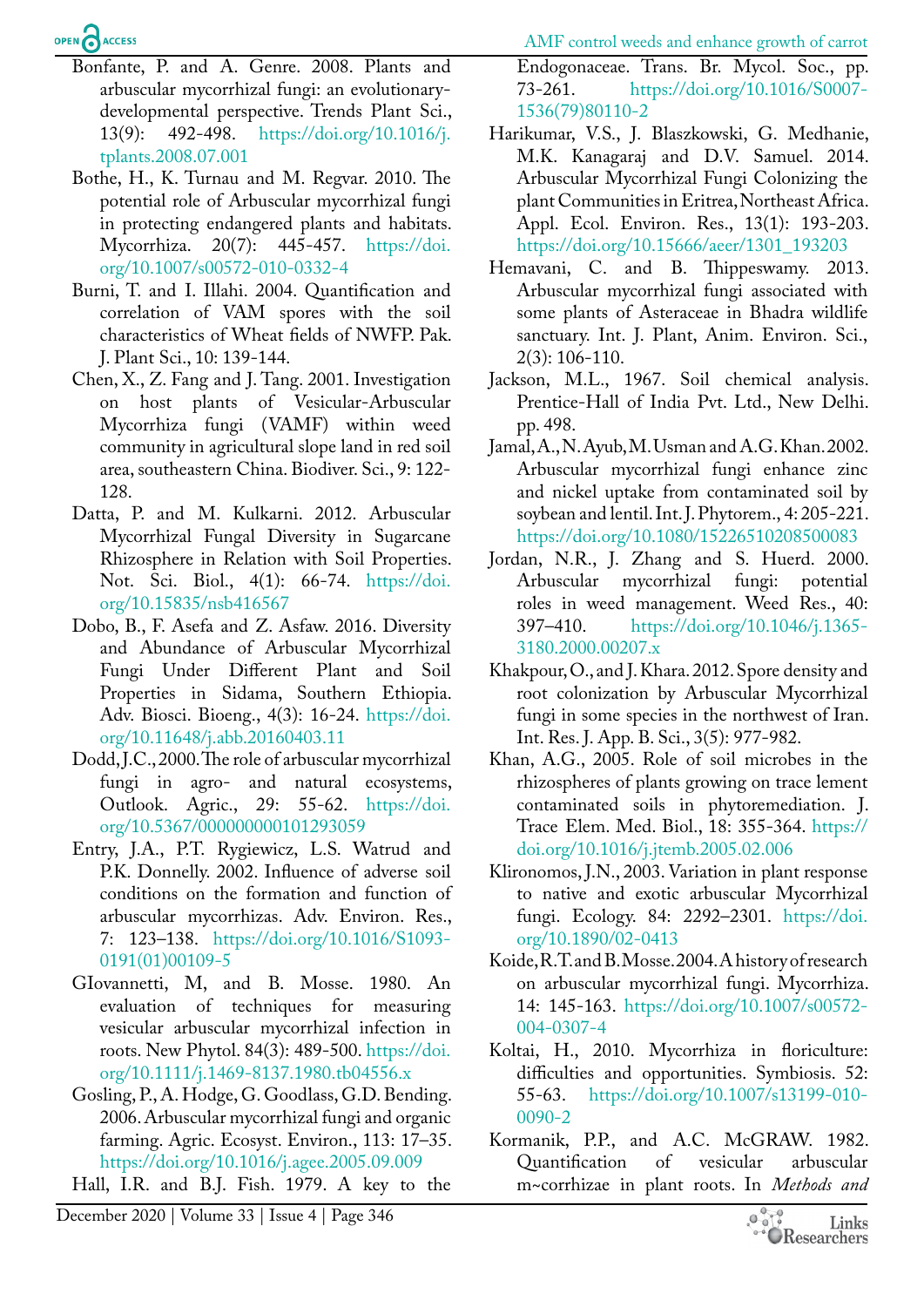AMF control weeds and enhance growth of carrot

OPEN CACCESS

*Principles of M~corrhizal Research* (ed. N. C. Schenck). St. Paul: American Phytopathological Society. pp. 37-45.

- <span id="page-6-18"></span>Lekberg, Y., R.T. Koide, J.R. Rohr, L. Aldrich-Wolfe and J.B. Morton. 2007. Role of lement contaminated soils in phytoremediation. J. Trace Elem. Med. Biol., 18: 355-364.
- <span id="page-6-15"></span>Mergulhao, A.C.E., H.A. Burity, B.T. Goto and L.C. Maia. 2010. Diversity of Arbuscular Mycorrhizal fungi in a gypsum mining impacted semiarid area. Acta bot. Bras., 24(4): 1052-1061. [https://doi.org/10.1590/S0102-](https://doi.org/10.1590/S0102-33062010000400020) [33062010000400020](https://doi.org/10.1590/S0102-33062010000400020)
- <span id="page-6-13"></span>Minal, T. and V. Anil. 2012. Mycorrhizae at polluted site of western Rajasthan. Int. J. Plant Anim. Environ. Sci., 2: 325–487.
- <span id="page-6-8"></span>Nasrullah, M. Sharief, K. Robina and T. Burni*.*  2010. Occurrence and distribution of niche restrictions and dispersal in the composition in arbuscular Mycorrhizal fungal communities. J. Ecol., 95: 95–105. [https://doi.org/10.1111/](https://doi.org/10.1111/j.1365-2745.2006.01193.x) [j.1365-2745.2006.01193.x](https://doi.org/10.1111/j.1365-2745.2006.01193.x)
- <span id="page-6-10"></span>Nelson, D.W. and L.E. Sommers. 1982. Total carbon, organic carbon and organic matter. In: A.L. Page *et al*. (ed.) Methods of soil analysis: Part 2. pp. 539-579.
- <span id="page-6-19"></span>Oehl, F., E. Sieverding, K. Ineichen, E-A. Ris, T. Boller and A. Wiemken. 2004. Community structureof arbuscular mycorrhizal fungi at different soil depths in extensively and intensively managed agro-ecosystems. New Phytologist. 165: 273-283. [https://doi.](https://doi.org/10.1111/j.1469-8137.2004.01235.x) [org/10.1111/j.1469-8137.2004.01235.x](https://doi.org/10.1111/j.1469-8137.2004.01235.x)
- Oehl, F., E. Sieverding, P. Ma¨der, D. Dubois and K. Ineichen. 2004. Impact of longterm conventional and organic farming on the diversity of Arbuscular mycorrhizal fungi. Oecologia. 138: 574–583. [https://doi.](https://doi.org/10.1007/s00442-003-1458-2) [org/10.1007/s00442-003-1458-2](https://doi.org/10.1007/s00442-003-1458-2)
- <span id="page-6-12"></span>Pande, M. and J.C. Tarafdar. 2004. Arbuscular mycorrhizal fungal diversity in Neem-plants growing in Marathwada Region of Maharashtra. Kavaka. 39: 33-36.
- <span id="page-6-16"></span>Rodriguez-Rodriguez, R.M., P. Herrera and E. Furrazola. 2013. Arbuscular mycorrhizal colonization in Asteraceae from white sand savannas, in Pinar del Río, Cuba. Biota. Neotrop., 13(3): 136-140. [https://doi.org/10.1590/](https://doi.org/10.1590/S1676-06032013000300017) [S1676-06032013000300017](https://doi.org/10.1590/S1676-06032013000300017)
- <span id="page-6-5"></span>Ruiz-Lozano, J.M., 2003. Arbuscular mycorrhizal symbiosis and alleviation of osmotic stress. New

perspectives for molecular studies. Mycorrhiza. 13: 309–317. [https://doi.org/10.1007/s00572-](https://doi.org/10.1007/s00572-003-0237-6) [003-0237-6](https://doi.org/10.1007/s00572-003-0237-6)

- <span id="page-6-14"></span>Sarkar, U., B.K. Choudhary and B.K. Sharma. 2014. Vascular Arbuscular Mycorrhizal (VAM) Spore Diversity and Density Across the Soil of Degraded Forest and Rubber Plantation in Tripura, India. Am. -Eurasian J. Agric. Environ. Sci., 14 (10): 1080-1088.
- <span id="page-6-7"></span>Sharief, M., T. Burni and Saima. 2005. Arbuscular mycorrhizal incidence and infectivity in wheat and Maize crops of Bannu and D.I. Khan areas, Pakistan. Pak. J. Plant Sci., 11(1): 67-77.
- <span id="page-6-1"></span>Sharma, D., R. Kapoor and A.R. Bhaytnagar. 2009. Differential growth response of Curculigo orchoides to native AMF communities varying in number and fungal components. Eur. J. Soil Biol., 45(4): 328-333. [https://doi.org/10.1016/j.](https://doi.org/10.1016/j.ejsobi.2009.04.005) [ejsobi.2009.04.005](https://doi.org/10.1016/j.ejsobi.2009.04.005)
- <span id="page-6-0"></span>Sharma, O.P., 2003. Textbook of Fungi. TaTa McGraw-Hill Publishing Company Limited. India. pp. 312.
- <span id="page-6-17"></span>Shi, Z.Y., G. Feng, P. Christie and X.L. Li. 2006. Arbuscular mycorrhizal status of spring ephemerals in the desert ecosystem of Junggar Basin, China. Mycorrhiza. 16: 269–275. [https://](https://doi.org/10.1007/s00572-006-0041-1) [doi.org/10.1007/s00572-006-0041-1](https://doi.org/10.1007/s00572-006-0041-1)
- <span id="page-6-3"></span>Sikes, B.A., K. Kottenie and J.N. Klironomos. 2009. Plant and fungal identity determines pathogen protection of plant roots by arbuscular mycorrhizas. J. Ecol., 97: 1274–1280. [https://](https://doi.org/10.1111/j.1365-2745.2009.01557.x) [doi.org/10.1111/j.1365-2745.2009.01557.x](https://doi.org/10.1111/j.1365-2745.2009.01557.x)
- <span id="page-6-2"></span>Smith, S.E. and D.J. Read. 2008. Mycorrhizal symbiosis, 3rd edn. Academic Press, San Diego.
- <span id="page-6-11"></span>Surtiningsih, T., R. Hapsari, N.A. Elhany and H. Purnobasuki. 2017. Biodiversity of arbuscular mycorrhizal from rhizosfer soil contaminated petroleum hydrocarbon in Bojonegoro East Java. J. Appl. Environ. Biol. Sci., 7(7): 19-25.
- <span id="page-6-9"></span>Trappe, J.M., 1982. Synoptic keys to the genera and species of zygomycetous mycorrhizal fungi. Phytopathol. 72 (8): 1102-1107.
- <span id="page-6-4"></span>Turnau, K., A. Jurkiewicz, G. Lingua, J.M. Barea and V. Gianinazzi-Pearson. 2005. Role of arbuscular mycorrhiza and associated microorganisms in phytoremediation of heavy metal polluted sites. In: Trace Elements in the Environment, Prasad, M.N.V., Sajwan, K.S. and Naidu, R. (eds), CRC Press, Florida, pp. 235-252. [https://doi.](https://doi.org/10.1201/9781420032048.ch13) [org/10.1201/9781420032048.ch13](https://doi.org/10.1201/9781420032048.ch13)
- <span id="page-6-6"></span>Van der Heijden, M.G.A., 2002. Arbuscular